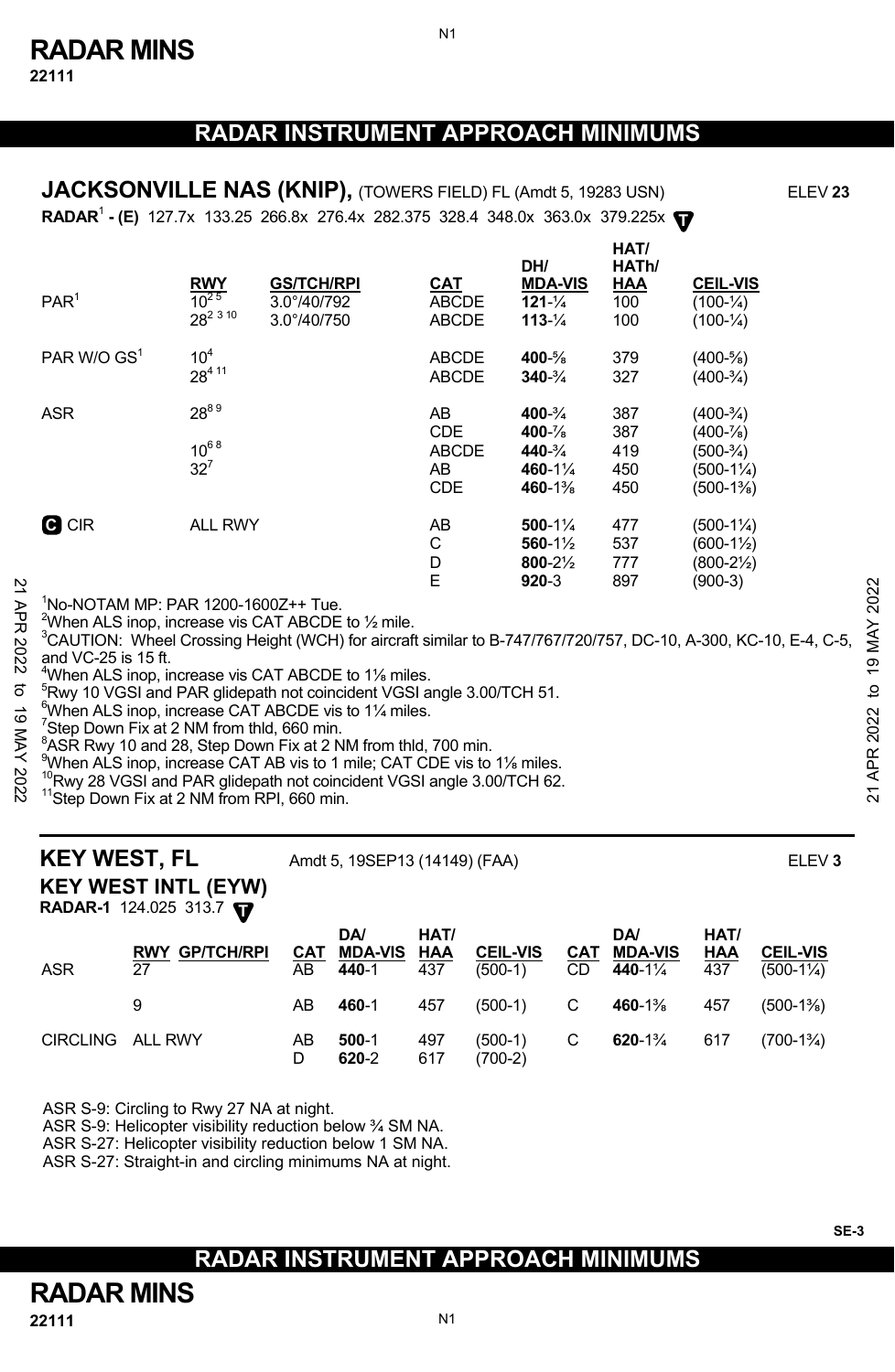N2

### **KEY WEST NAS (BOCA CHICA FLD) (KNQX), Key West, FL**

Amdt 2 (20198) (USN) ELEV **6**

**T RADAR**<sup>1</sup>  **- (E)** 134.925x 284.67x 348.25x 317.575x

|                  | PAR <sup>2</sup>                 | <b>RWY</b><br>$8^{38}$<br>$4^9$<br>26                       | <b>GS/TCH/RPI</b><br>3.0°/43/813<br>3.0°/35/656<br>3.0°/45/849 | <b>CAT</b><br>ABCDE<br><b>ABCDE</b><br><b>ABCDE</b>                                    | DH/<br><b>MDA-VIS</b><br>$104 - \frac{1}{4}$<br>$104 - \frac{1}{2}$<br>$106 - \frac{1}{2}$           | HATh/<br>HAT/<br>100<br>100<br>100                   | <b>CEIL-VIS</b><br>$(100 - \frac{1}{4})$<br>$(100 - \frac{1}{2})$<br>$(100 - \frac{1}{2})$                                                                        |                    |
|------------------|----------------------------------|-------------------------------------------------------------|----------------------------------------------------------------|----------------------------------------------------------------------------------------|------------------------------------------------------------------------------------------------------|------------------------------------------------------|-------------------------------------------------------------------------------------------------------------------------------------------------------------------|--------------------|
|                  | PAR W/O GS                       | $4^{13}$<br>26<br>$8^{413}$                                 |                                                                | <b>ABCDE</b><br><b>ABCDE</b><br>AB<br>CDE                                              | $300 - 1\%$<br>$340 - 1$<br>440-%<br>440-3/4                                                         | 296<br>334<br>436<br>436                             | $(300-1\%)$<br>$(400-1)$<br>$(500 - \frac{5}{8})$<br>$(500-3/4)$                                                                                                  |                    |
|                  | <b>ASR</b>                       | $32^{11}$<br>$4^{11}$<br>$8^{512}$<br>14<br>$22^{10}$<br>26 |                                                                | <b>ABCDE</b><br><b>ABCDE</b><br><b>ABCDE</b><br><b>ABCDE</b><br>AB<br>CDE<br>AB<br>CDE | $340 - 1\frac{1}{4}$<br>$340 - 1\%$<br>420-3/4<br>420-11/4<br>460-11/4<br>460-1%<br>460-1%<br>460-1% | 336<br>336<br>416<br>416<br>454<br>454<br>454<br>454 | $(400-1\frac{1}{4})$<br>$(400-1\frac{1}{4})$<br>$(500-3/4)$<br>$(500-1\frac{1}{4})$<br>$(500-1\frac{1}{4})$<br>$(500-1\%)$<br>$(500-1\frac{1}{4})$<br>$(500-1\%)$ | 2022               |
| 21 APR 2022<br>ಠ | QCIR <sup>67</sup><br>PAR W/O GS | 4, 8, 26                                                    |                                                                | Α<br>B<br>C<br>DE                                                                      | 460-1%<br>$500-1\%$<br>$500-1\frac{1}{2}$<br>560-2                                                   | 454<br>494<br>494<br>554                             | $(500-1\%)$<br>(500-11%)<br>$(500-1\frac{1}{2})$<br>$(600-2)$                                                                                                     | <b>19 MAY</b><br>đ |
| ಠ<br>MAY 202     | <b>C</b> CIR ASR                 |                                                             |                                                                | Α<br>В<br>C<br>DE                                                                      | 460-11/4<br>$500-1\%$<br>$500-1\frac{1}{2}$<br>560-2                                                 | 454<br>494<br>494<br>554                             | (500-1¼)<br>$(500-1\frac{1}{4})$<br>$(500-1\frac{1}{2})$<br>$(600-2)$                                                                                             | 2022<br><b>APR</b> |
|                  | $1$ Opr 1200-0300Z++.            |                                                             |                                                                |                                                                                        |                                                                                                      |                                                      |                                                                                                                                                                   | $\overline{z}$     |

<sup>2</sup>No NOTAM preventative maint sked: PAR 1300-1700Z++ Wed.

 $3$ When ALS inop, increase vis CAT ABCDE to  $\frac{1}{2}$  mile.

 $^{4}$ When ALS inop, increase vis CAT AB to 1 mile, CDE to 1 $\frac{1}{4}$  miles.

When ALS inop, increase vis CAT ABCDE to 1¼ miles.

 $^{6}$ When circling from PAR W/O GS Rwy 4, increase CAT AB vis to 1<sup>1</sup>/<sub>8</sub> miles.

<sup>7</sup>When VGSI inop, circling not authorized to Rwys 14 and 22 at night.

 ${}^{8}$ WCH (Group 4: 18 ft) is less than the minimum height (20).

 $\frac{9}{3}$ WCH (Group 3: 16 ft, Group 4: 11 ft) is less than the minimum height (20).

 $1034:1$  visual area penetration by powerline up to 118' MSL, 3000' from thld; Roadway plus vehicle 713'

from thld up to 21' MSL. Visibility reduction by copters not authorized.<br><sup>11</sup>SDF at 2 NM from thld at or above 640' MSL.

<sup>12</sup>SDF at 2 NM from thld at or above 680' MSL.

<sup>13</sup>SDF at 2 NM from touchdown at or above 640' MSL.

**HAT/**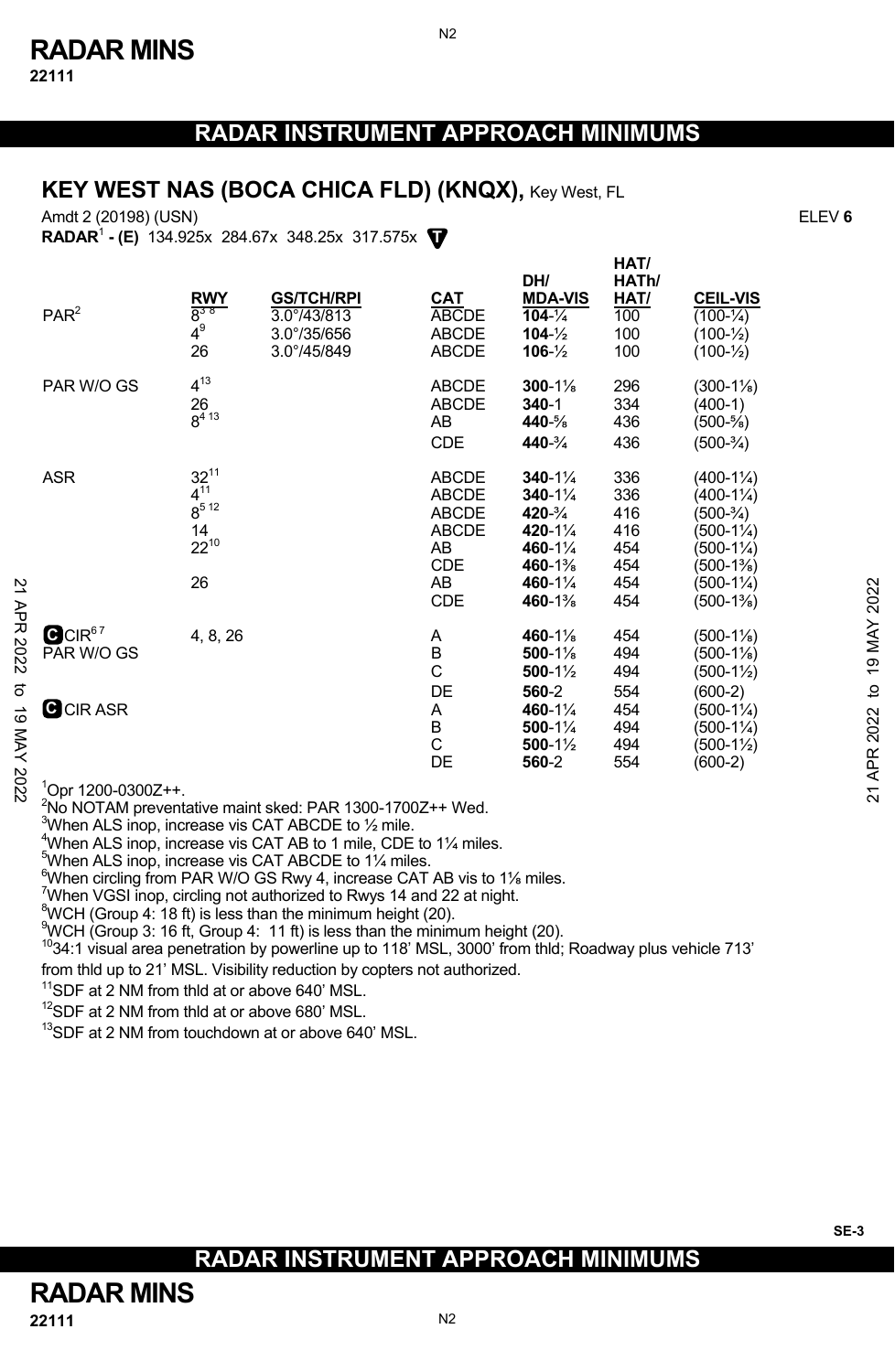N3

#### **MAYPORT NS (ADM DAVID L. MC DONALD FLD) (KNRB),**

**T** Mayport, FL Amdt 5 30DEC21 (22083) (USN) **RADAR**<sup>1</sup>  **- (E)** 119.7x 125.525x 253.95x 257.875x 323.25x 355.6x 377.175 379.025x

|                                           | <b>PAR</b>                                                                                                                                                                                                                                                                                                                                                                                                                                                                                                                                                                                                                                                | <b>RWY</b><br>5<br>$23^{234}$<br>COP <sub>5</sub><br>COP $23^{23}$ | <b>GS/TCH/RPI</b><br>$3.0^{\circ}/47/887$<br>$3.0^{\circ}/50/937$<br>$3.0^{\circ}/47/887$<br>$3.0^{\circ}/50/937$ | CAT<br><b>ABCDE</b><br><b>ABCDE</b><br><b>COPTER</b><br><b>COPTER</b> | DH/<br><b>MDA-VIS</b><br>$212 - \frac{3}{4}$<br>$319 - 1$<br>$167 - \frac{1}{2}$<br>$319 - 1$ | HAT/<br>HATh/<br>HAA<br>$\overline{200}$<br>304<br>155<br>304 | <b>CEIL-VIS</b><br>$(200-3/4)$<br>$(400-1)$<br>$(200 - \frac{1}{2})$<br>$(400-1)$ |                       |  |  |
|-------------------------------------------|-----------------------------------------------------------------------------------------------------------------------------------------------------------------------------------------------------------------------------------------------------------------------------------------------------------------------------------------------------------------------------------------------------------------------------------------------------------------------------------------------------------------------------------------------------------------------------------------------------------------------------------------------------------|--------------------------------------------------------------------|-------------------------------------------------------------------------------------------------------------------|-----------------------------------------------------------------------|-----------------------------------------------------------------------------------------------|---------------------------------------------------------------|-----------------------------------------------------------------------------------|-----------------------|--|--|
|                                           | PAR W/O GS                                                                                                                                                                                                                                                                                                                                                                                                                                                                                                                                                                                                                                                | 5 <sup>5</sup><br>$23^{34}$                                        |                                                                                                                   | AB<br><b>CDE</b><br>AB<br><b>CDE</b>                                  | 420-1<br>$420 - 1\%$<br>420-1<br>$420 - 1\%$                                                  | 408<br>408<br>405<br>405                                      | (500-1)<br>(500-11%)<br>(500-1)<br>$(500-1\%)$                                    |                       |  |  |
|                                           | <b>ASR</b>                                                                                                                                                                                                                                                                                                                                                                                                                                                                                                                                                                                                                                                | $5^6$<br>$23^{34}$                                                 |                                                                                                                   | AB<br><b>CDE</b><br>AB<br><b>CDE</b>                                  | 440-1<br>440-11/4<br>$520 - 1$<br>$520 - 1\%$                                                 | 428<br>428<br>505<br>505                                      | $(500-1)$<br>(500-1¼)<br>(600-1)<br>(600-1%)                                      |                       |  |  |
| ⊵<br>ЯPR<br>2022                          | <b>C</b> CIR<br>PAR W/O GS<br>ASR                                                                                                                                                                                                                                                                                                                                                                                                                                                                                                                                                                                                                         | $5 - 23^{37}$                                                      |                                                                                                                   | AB<br>С<br>D<br>E                                                     | 560-1<br>$560 - 1\frac{1}{2}$<br>620-2<br>$620 - 2\frac{1}{4}$                                | 545<br>545<br>605<br>605                                      | $(600-1)$<br>$(600-1\frac{1}{2})$<br>$(700-2)$<br>$(700-2\frac{1}{4})$            | 2022<br><b>19 MAY</b> |  |  |
| ಕ<br>6<br>$\overline{\mathsf{X}}$<br>2022 | 'No-NOTAM preventive maint ASR 1100-1500Z++ Tue., PAR 1100-1500Z++ Wed.<br>Mayport DASR unmto outside of publ fld hr.<br>Procedure is authorized only when the St. Johns River is clear of vessels from the mouth of Haulover<br>Creek to St. Johns Point. ATC will advise aircraft on final approach if a conflict is present and coordinate a<br>missed approach as required. Does not apply to practice approaches in VMC.<br><sup>3</sup> Vessels with masts up to 150' transitioning the St. Johns River within 1 NM of Rwy 23 thld.<br><sup>4</sup> Visibility reduction by helicopters NA.<br><sup>5</sup> Step Down Fix at 2 NM from TD, 640 min. |                                                                    |                                                                                                                   |                                                                       |                                                                                               |                                                               |                                                                                   |                       |  |  |

 $5$ Step Down Fix at 2 NM from TD, 640 min.

 $6$ Step Down Fix at 3 NM from thld, 1020 min.

 $\mathrm{7}$ CAUTION: When Rwy 23 VGSI inop, circling to Rwy 23 NA at night, unless station has an approved observer monitoring marine traffic in the St. Johns River channel.

### **RADAR INSTRUMENT APPROACH MINIMUMS**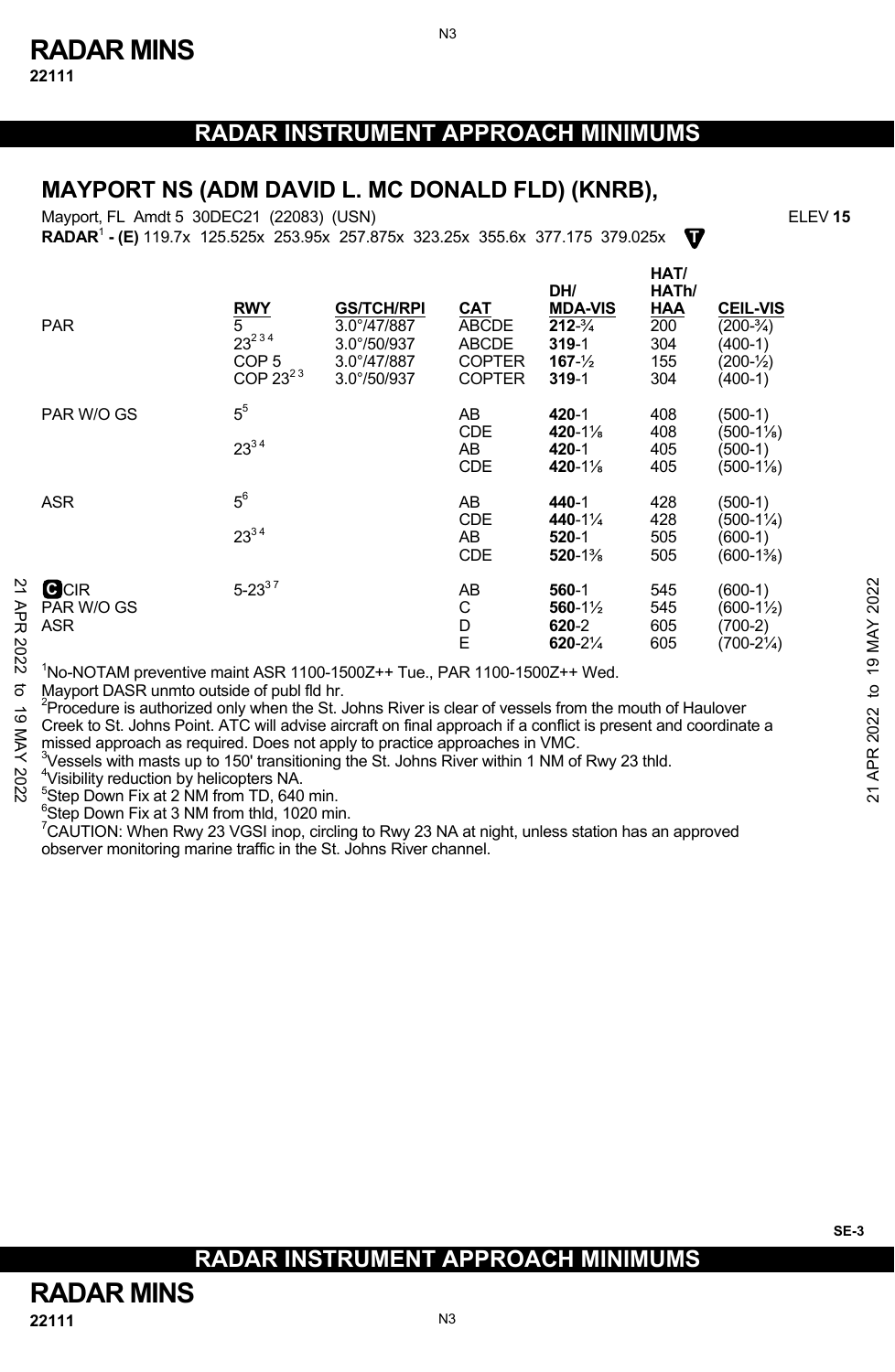# **PENSACOLA NAS (FORREST SHERMAN FLD) (KNPA),** Pensacola, FL

Amdt 4 02DEC21 (21336) (USN) ELEV **28** 

**RADAR**<sup>1</sup>  **- (E)** 128.25 239.05 285.625 288.325 305.2 314.0 318.8 348.725 383.8 **T**

|                         |                     | <b>RWY</b>       | <b>GS/TCH/RPI</b> | CAT          | DH/<br><b>MDA-VIS</b> | HAT/<br>HATh/<br><b>HAA</b> | <b>CEIL-VIS</b>       |                         |
|-------------------------|---------------------|------------------|-------------------|--------------|-----------------------|-----------------------------|-----------------------|-------------------------|
|                         | <b>PAR</b>          | $7L^2$           | 3.0°/55/1071      | <b>ABCDE</b> | $123 - \frac{1}{4}$   | 100                         | $(100 - \frac{1}{4})$ |                         |
|                         |                     | 1                | 3.0°/50/954       | <b>ABCDE</b> | $128 - \frac{1}{2}$   | 100                         | $(100 - \frac{1}{2})$ |                         |
|                         |                     | 7R               | 3.0°/50/952       | ABCDE        | $125 - \frac{1}{2}$   | 100                         | $(100 - \frac{1}{2})$ |                         |
|                         |                     | 19               | 3.0°/50/901       | ABCDE        | $122 - \frac{1}{2}$   | 100                         | $(100 - \frac{1}{2})$ |                         |
|                         |                     | 25L              | 3.0°/50/954       | <b>ABCDE</b> | $122 - \frac{1}{2}$   | 100                         | $(100 - \frac{1}{2})$ |                         |
|                         |                     | 25R              | 3.0°/50/930       | <b>ABCDE</b> | $121 - \frac{1}{2}$   | 100                         | $(100 - \frac{1}{2})$ |                         |
|                         | PAR W/O GS          | $7L^3$           |                   | ABCDE        | $360 - \frac{1}{2}$   | 337                         | $(400-1/2)$           |                         |
|                         |                     | 7R               |                   | <b>ABCDE</b> | $360 - 1$             | 335                         | $(400-1)$             |                         |
|                         |                     | 1                |                   | <b>ABCDE</b> | $360 - 1$             | 332                         | $(400-1)$             |                         |
|                         |                     | 19 <sup>4</sup>  |                   | <b>ABCDE</b> | 400-1                 | 378                         | $(400-1)$             |                         |
|                         |                     | 25L              |                   | AB           | 420-1                 | 398                         | $(400-1)$             |                         |
|                         |                     |                  |                   | CDE          | 420-1%                | 398                         | $(400-1\%)$           |                         |
|                         |                     | 25R              |                   | AB           | 420-1                 | 399                         | $(400-1)$             |                         |
|                         |                     |                  |                   | CDE          | 420-1%                | 399                         | $(400-1\%)$           |                         |
|                         | PAR W/O GS          | 7R               |                   | AB           | 360-1                 | 335                         | $(400-1)$             |                         |
|                         | <b>SIDESTEP</b>     |                  |                   | C            | $360 - 1\frac{1}{2}$  | 335                         | $(400-1\frac{1}{2})$  |                         |
|                         |                     |                  |                   | DE           | 360-2                 | 335                         | $(400-2)$             |                         |
|                         |                     | 25L              |                   | AB           | 420-1                 | 398                         | $(400-1)$             |                         |
|                         |                     |                  |                   | C            | 420-11/2              | 398                         | $(400-1\frac{1}{2})$  |                         |
|                         |                     |                  |                   | DE           | 420-2                 | 398                         | $(400-2)$             |                         |
|                         | <b>ASR</b>          | 7L <sup>5</sup>  |                   | AB           | 480-1/2               | 457                         | $(500-1/2)$           | APR 2022 to 19 MAY 2022 |
|                         |                     |                  |                   | CDE          | 480-%                 | 457                         | $(500 - \frac{7}{8})$ |                         |
| APR 2022 to 19 MAY 2022 |                     | 7R               |                   | AB           | 480-1                 | 455                         | $(500-1)$             |                         |
|                         |                     |                  |                   | CDE          | 480-1%                | 455                         | $(500-1\%)$           | $\overline{2}$          |
|                         |                     | $\mathbf{1}$     |                   | AB           | 460-1                 | 432                         | $(500-1)$             |                         |
|                         |                     |                  |                   | CDE          | 460-11/4              | 432                         | $(550-1\%)$           |                         |
|                         |                     | 19 <sup>6</sup>  |                   | AB           | 480-1                 | 458                         | $(500-1)$             |                         |
|                         |                     |                  |                   | CDE          | 480-1%                | 458                         | $(500-1\%)$           |                         |
|                         |                     | 25L <sup>6</sup> |                   | AB           | 480-1                 | 458                         | $(500-1)$             |                         |
|                         |                     |                  |                   | CDE          | 480-1%                | 458                         | $(500-1\%)$           |                         |
|                         |                     | $25R^6$          |                   | AB           | 480-1                 | 459                         | $(500-1)$             |                         |
|                         |                     |                  |                   | CDE          | 480-1%                | 459                         | $(500-1\%)$           |                         |
|                         | <b>ASR SIDESTEP</b> | $7R^7$           |                   | AB           | 480-1                 | 455                         | $(500-1)$             |                         |
|                         |                     |                  |                   | C            | 480-1½                | 455                         | $(500-1\frac{1}{2})$  |                         |
|                         |                     |                  |                   | DE           | 480-2                 | 455                         | $(500-2)$             |                         |
|                         |                     | $25L^8$          |                   | AB           | 480-1                 | 458                         | $(500-1)$             |                         |
|                         |                     |                  |                   | C            | 480-1½                | 458                         | $(500-1\frac{1}{2})$  |                         |
|                         |                     |                  |                   | DE           | 480-2                 | 458                         | $(500-2)$             |                         |
|                         | <b>GCIR</b>         | All Rwy          |                   | AB           | $520 - 1$             | 492                         | $(500-1)$             |                         |
|                         |                     |                  |                   | C            | 540-11/2              | 512                         | $(600-1\frac{1}{2})$  |                         |
|                         |                     |                  |                   | DE           | 580-2                 | 552                         | $(600-2)$             |                         |
|                         |                     |                  |                   |              |                       |                             |                       |                         |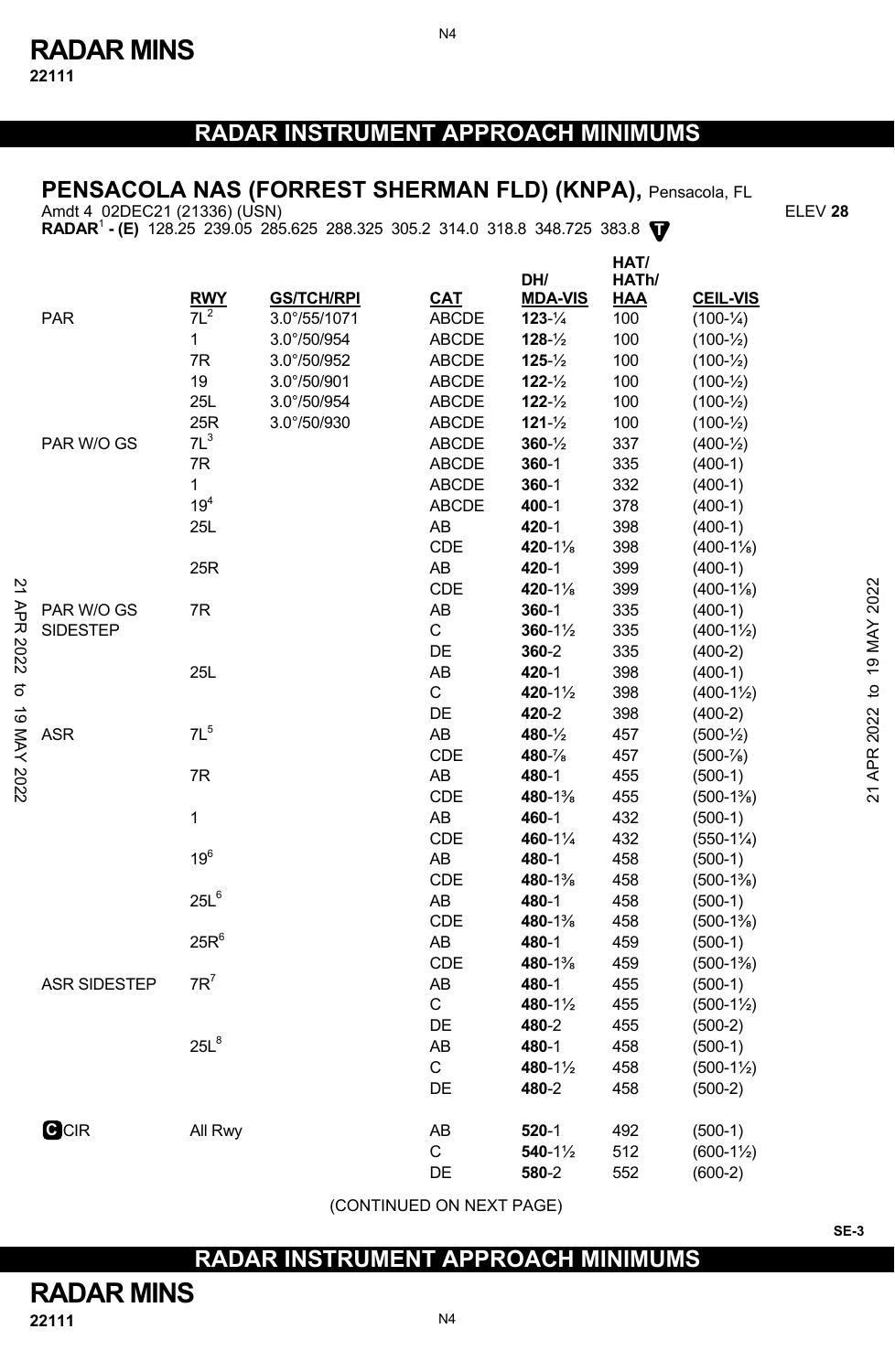N5

#### **PENSACOLA NAS (FORREST SHERMAN FLD)** (Continued)

1 No-NOTAM MP: PAR 1400-1800Z++ Sat.

When ALS inop, increase CAT ABCDE vis to  $\frac{1}{2}$  mile. When ALS inop, increase CAT ABCDE vis to 1 mile. Step Down Fix (SDF) at 2 NM from touchdown at or above 660' MSL. <sup>5</sup>When ALS inop, increase CAT AB vis to 1 mile, CAT CDE vis to 1<sup>36</sup> mile.<br><sup>6</sup>Step Doug Fix (SDE) at 2 NM from nay threshold at a shows 700' MSL Step Down Fix (SDF) at 2 NM from rwy threshold at or above 700' MSL.

 $^7$ Sidestep within 2.5 DME of NPA TACAN (1.73 NM from thld).<br><sup>8</sup>Sidestep within 2.5 DME of NPA TACAN (1.04 NM from thld).

<sup>8</sup>Sidestep within 2.5 DME of NPA TACAN (1.94 NM from thld).

# **TALLAHASSEE, FL** Amdt 6B, 20JUN2019 (19171) (FAA) ELEV **<sup>83</sup>**

**TALLAHASSEE INTL (TLH)**

**T A RADAR-1** 135.8 317.4

|      |                  |                                                                      |     | DA/                 | HAT/ |                       |            | <b>DA</b>      | HAT/ |                      |            |
|------|------------------|----------------------------------------------------------------------|-----|---------------------|------|-----------------------|------------|----------------|------|----------------------|------------|
|      |                  | <b>GP/TCH/RPI</b><br><b>RWY</b>                                      | CAT | <b>MDA-VIS</b>      | HAA  | <b>CEIL-VIS</b>       | <u>CAT</u> | <b>MDA-VIS</b> | HAA  | <b>CEIL-VIS</b>      |            |
|      | <b>ASR</b>       | 36                                                                   | AB  | 460/24              | 398  | $(400-1/2)$           | CD         | 460/35         | 398  | $(400-3/4)$          |            |
|      |                  | 27                                                                   | AB  | 480/24              | 422  | $(500 - \frac{1}{2})$ | CD         | 480/40         | 422  | $(500-3/4)$          |            |
|      |                  | 9                                                                    | AB  | 500/55              | 435  | $(500-1\%)$           | CD         | $500-1\%$      | 435  | $(500-1\frac{1}{4})$ | 2022       |
| ЯPR  |                  | 18                                                                   | AB  | 560-1               | 477  | $(500-1)$             | CD         | 560-1%         | 477  | $(500-1\%)$          |            |
| 2022 | <b>GCIRCLING</b> | <b>ALL RWY</b>                                                       | A   | 580-1               | 497  | $(500-1)$             | В          | 600-1          | 517  | $(600-1)$            | 19 MAY     |
|      |                  |                                                                      | C   | 640-1 $\frac{1}{2}$ | 557  | $(600-1\frac{1}{2})$  | D          | 800-21/4       | 717  | $(800-2\frac{1}{4})$ |            |
| ಕ    |                  | When control tower closed. ASR NA.                                   |     |                     |      |                       |            |                |      |                      | đ          |
| ಸ    |                  | Rwy 9 helicopter visibility reduction below RVR 4000 not authorized. |     |                     |      |                       |            |                |      |                      | 2022       |
| XAN  |                  |                                                                      |     |                     |      |                       |            |                |      |                      |            |
|      |                  |                                                                      |     |                     |      |                       |            |                |      |                      | <b>APR</b> |
| 2022 |                  |                                                                      |     |                     |      |                       |            |                |      |                      |            |
|      |                  |                                                                      |     |                     |      |                       |            |                |      |                      | ম          |

# **RADAR INSTRUMENT APPROACH MINIMUMS**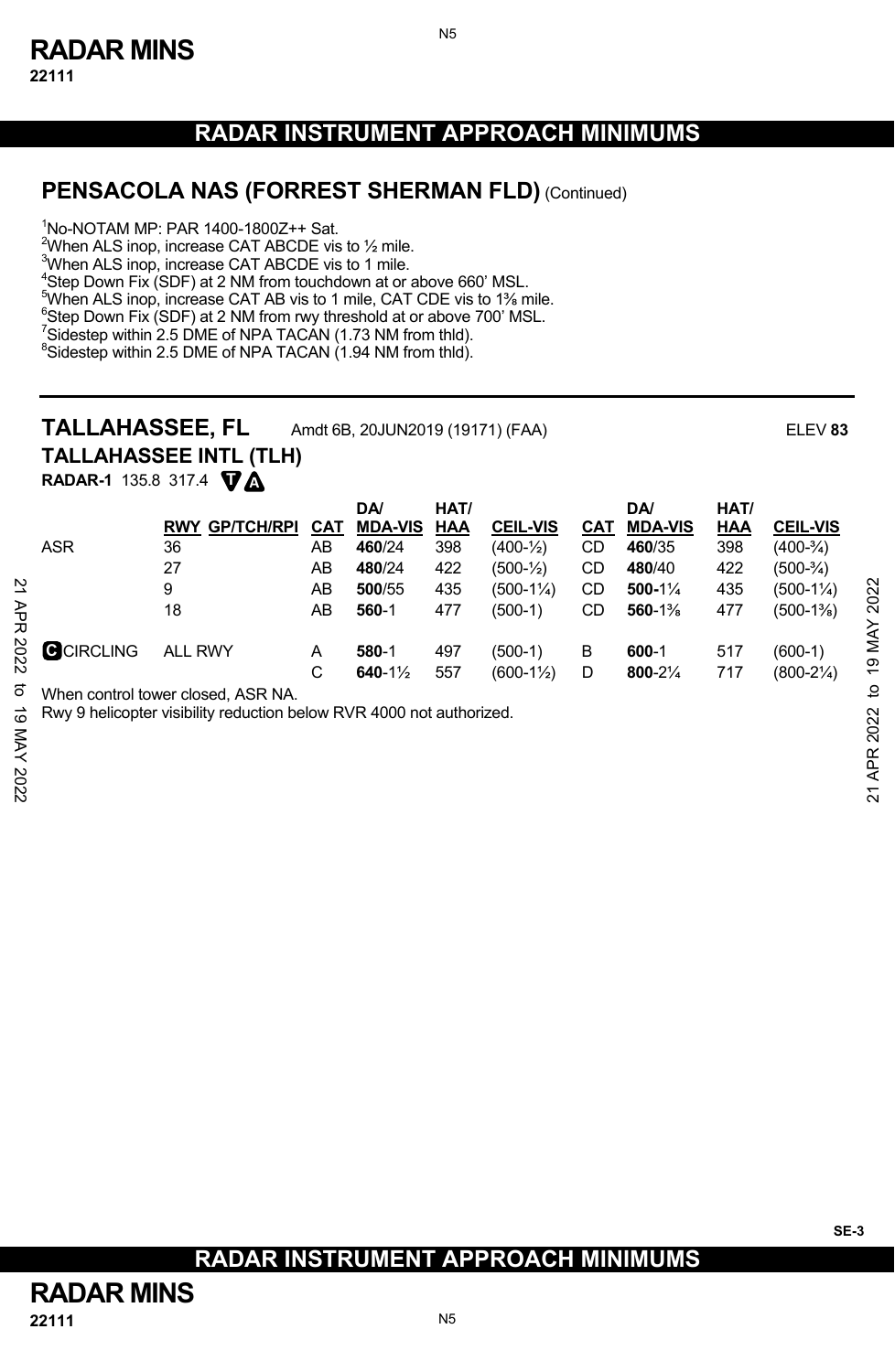N6

 **RADAR**<sup>2</sup>  **- (E)** 125.2 392.1 (N above 5000') 120.825 379.3 (N below 5000') 124.15 338.35 (S above 5000') **T** 119.775 317.45 (S below 5000') **TYNDALL AFB (KPAM),** (Panama City) FL Amdt 3 21APR22 (22111) (USAF) ELEV **17**

**HAT/**

|               | PAR <sup>1</sup>                                                                                                                                                                                                                                                                                                                                                                                                                                                             | <b>RWY</b><br>14L <sup>3</sup><br>$32R^3$<br>$14R^5$<br>$32L^6$ | <b>GS/TCH/RPI</b><br>2.5°/50/1182<br>2.5°/50/1145<br>$2.5^{\circ}/36/815$<br>2.5°/41/940 | CAT<br><b>ABCDE</b><br><b>ABCDE</b><br><b>ABCDE</b><br><b>ABCDE</b> | DH/<br><b>MDA-VIS</b><br>214/24<br>214/24<br>$215 - \frac{3}{4}$<br>$217 - \frac{3}{4}$               | HAI/<br>HATh/<br>HAA<br>200<br>200<br>200<br>200     | <b>CEIL-VIS</b><br>$(200 - \frac{1}{2})$<br>$(200 - \frac{1}{2})$<br>$(200-3/4)$<br>$(200-3/4)$                             |             |  |  |
|---------------|------------------------------------------------------------------------------------------------------------------------------------------------------------------------------------------------------------------------------------------------------------------------------------------------------------------------------------------------------------------------------------------------------------------------------------------------------------------------------|-----------------------------------------------------------------|------------------------------------------------------------------------------------------|---------------------------------------------------------------------|-------------------------------------------------------------------------------------------------------|------------------------------------------------------|-----------------------------------------------------------------------------------------------------------------------------|-------------|--|--|
|               | ASR <sup>1</sup>                                                                                                                                                                                                                                                                                                                                                                                                                                                             | 14L <sup>4</sup><br>32R <sup>4</sup><br>14 <sub>R</sub><br>32L  |                                                                                          | AB<br><b>CDE</b><br>AB<br>CDE<br>AB<br><b>CDE</b><br>AB<br>CDE      | 480/24<br>480/50<br>480/24<br>480/50<br>480-1<br>480-1 <sup>3</sup> / <sub>8</sub><br>480-1<br>480-1% | 466<br>466<br>466<br>466<br>465<br>465<br>463<br>463 | $(500 - \frac{1}{2})$<br>(500-1)<br>$(500 - \frac{1}{2})$<br>$(500-1)$<br>$(500-1)$<br>(500-1%)<br>$(500-1)$<br>$(500-1\%)$ |             |  |  |
| 21 APR 2022   | <b>G</b> CIR                                                                                                                                                                                                                                                                                                                                                                                                                                                                 | All Rwy                                                         |                                                                                          | AB<br>C<br>D<br>E                                                   | $540-1$<br>$540 - 1\frac{1}{2}$<br>580-2<br>$620 - 2\frac{1}{4}$                                      | 523<br>523<br>563<br>603                             | $(600-1)$<br>$(600-1\frac{1}{2})$<br>$(600-2)$<br>$(700-2\frac{1}{4})$                                                      | 2022<br>MAY |  |  |
| ಕ<br>ಠ<br>NAY | <sup>1</sup> When ASR out PAR not avbl.<br>$^2$ No-NOTAM preventive maint sked: DASR/STARS 0930-1130Z++ Mon-Fri. PAR 1200-1400Z++ Mon-Fri.<br>$3$ When ALS inop, increase RVR to 40 and vis to $\frac{3}{4}$ mile.<br><sup>4</sup> When ALS inop, increase CAT AB RVR to 55 and vis to 1 mile, CAT CDE vis to 1 <sup>3</sup> / <sub>8</sub> miles.<br><sup>5</sup> CAUTION: Height Group 3 WCH 16', Height Group 4 WCH 11'.<br><sup>6</sup> CAUTION: Height Group 4 WCH 16'. |                                                                 |                                                                                          |                                                                     |                                                                                                       |                                                      |                                                                                                                             |             |  |  |
| 202           | APR.<br><b>WHITING FLD NAS-NORTH (KNSE), Milton, FL</b><br>ম                                                                                                                                                                                                                                                                                                                                                                                                                 |                                                                 |                                                                                          |                                                                     |                                                                                                       |                                                      |                                                                                                                             |             |  |  |

# **WHITING FLD NAS-NORTH (KNSE),** Milton, FL

Amdt 6 10SEP20 (20254) (USN)ELEV **199**

**RADAR<sup>1</sup> - Ctc PENSACOLA APP CON (E)** 126.85 127.35 278.8 298.9  $\blacksquare$ 

|                               | <b>RWY</b>                      | <b>GS/TCH/RPI</b> | <u>CAT</u>                                       | DH/<br><b>MDA-VIS</b>                                    | HAT/<br>HATh/<br><b>HAA</b> | <b>CEIL-VIS</b>                                            |
|-------------------------------|---------------------------------|-------------------|--------------------------------------------------|----------------------------------------------------------|-----------------------------|------------------------------------------------------------|
| <b>ASR</b>                    | $14^{246}$<br>$23^{4}$<br>$5^5$ |                   | <b>ABCDE</b><br><b>ABCDE</b><br>AB<br><b>CDE</b> | $520 - \frac{5}{8}$<br>540-1<br>$620 - 1$<br>$620 - 1\%$ | 321<br>357<br>440<br>440    | $(400-5/8)$<br>$(400-1)$<br>(500-1<br>$(500-1\frac{1}{4})$ |
| $\mathbf{G}$ CIR <sup>3</sup> | 5, 14, 23, 32                   |                   | A<br>в<br>C<br>DE                                | $620 - 1$<br>660-1<br>680-1½<br>760-2                    | 421<br>461<br>481<br>561    | (500-1)<br>(500-1)<br>$(500-1\frac{1}{2})$<br>$(600-2)$    |

<sup>1</sup>No-NOTAM preventive maint sked: Mon 1300-1700Z++; Apch only avbl dur NDZ opr hr.

<sup>2</sup>When ALS inop, increase vis CAT ABCDE to 1 mile.

 $\rm{^{3}C}$ ircling not authorized in sector SE of Rwy 5-23 and SW of Rwy 14-32.

 $\frac{4}{3}$ Vertical Descent Angle not coincident with VGSI angle.

<sup>5</sup>Step Down Fix at 3 NM from thld, 1180 min.

6 Step Down Fix at 2 NM from thld, 840 min.

# **RADAR INSTRUMENT APPROACH MINIMUMS**

**RADAR MINS**